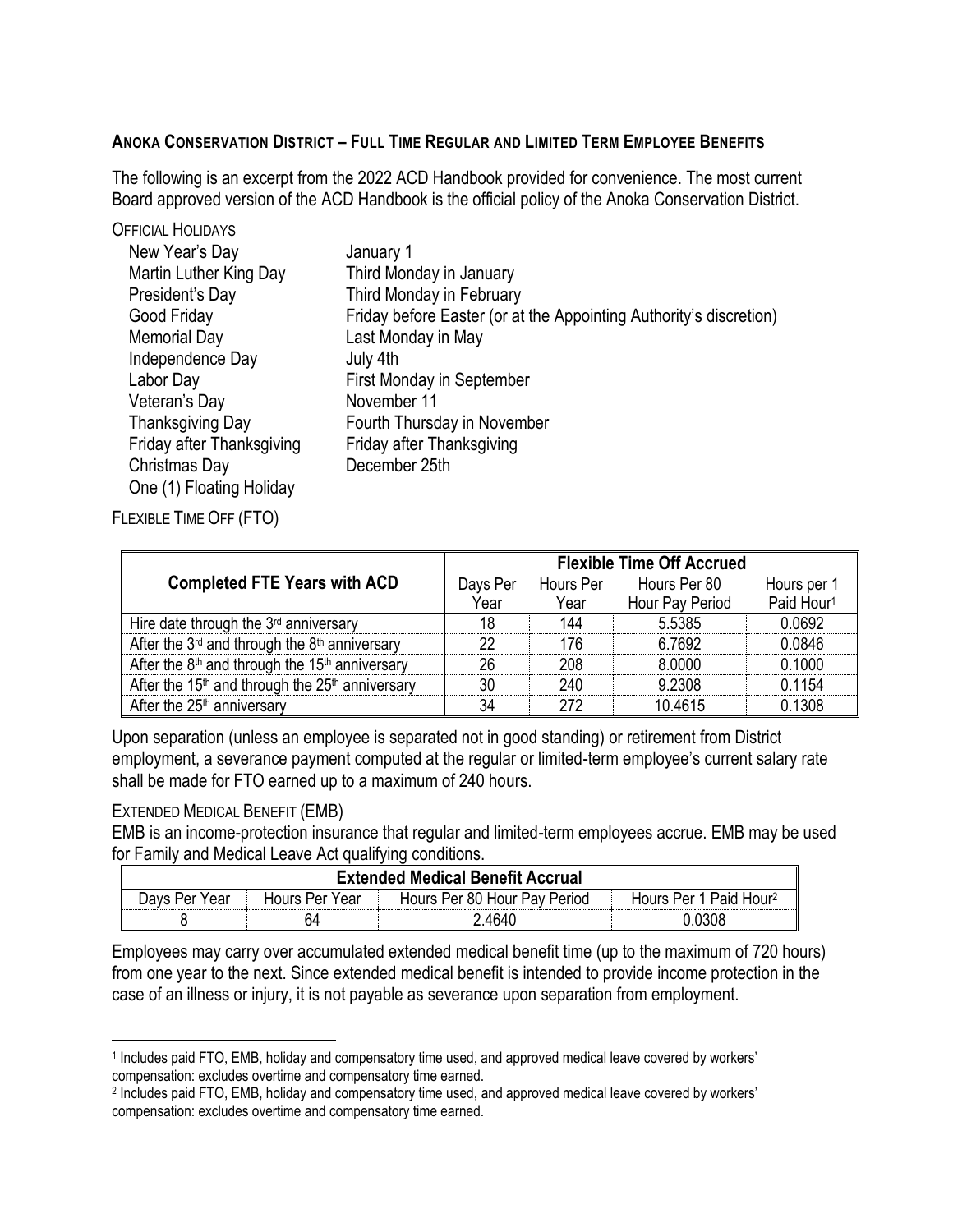## SPECIAL LEAVE WITH COMPENSATION

- Leave to Evaluate Fitness for Duty
- Funeral Leave
- Military Leave for Training Purposes
- Jury Duty
- Election Days

## TAXABLE FRINGE BENEFIT

The District does not offer an employer provided medical or dental insurance program. The District shall pay a set dollar amount per month in taxable fringe benefits. These benefits shall be paid directly to the employee. This amount is received by the employee even if they obtain insurance through a spouse's plan. Currently \$900/month.

### **DISABILITY**

Regular and limited-term employees shall receive Disability (combined short-term and long term) coverage. This coverage provides a specified percentage of income protection up to a maximum monthly benefit in the event of permanent and total disability after a waiting period of 30 days. The District pays the cost of this coverage. Disability payments are integrated so that any combination of paid FTO leave, Social Security, PERA, Worker's Compensation, and Disability will not exceed an employee's regular gross pay.

### FLEXIBLE BENEFITS

The District's flexible benefits has two parts: the Health Care Reimbursement Plan allows eligible employees to participate in an account that provides reimbursement for certain health and dental care expenses not reimbursed by insurance: and the Dependent Care Reimbursement Plan provides an account for reimbursement of dependent care expenses (e.g., child care). Employees who participate in these plans can reduce their tax liability and lower the employer-paid taxes as well.

#### DEFERRED COMPENSATION PROGRAM

The District provides employees the opportunity to participate in deferred compensation plans, which are voluntary plans that allow employees to place a portion of their earnings into a pretax deferred investment program.

Taxes on money set aside and earnings on the funds are deferred until the time of withdrawal. This allows employees to defer present income for long-term savings to supplement retirement. Several different types of investment options are available. Funds may be withdrawn at the time an employee leaves District employment.

## PUBLIC EMPLOYEE RETIREMENT ASSOCIATION

ACD employees are enrolled in the Public Employees Retirement Association (PERA). ACD contributes 7.5% of wages and employees contribute 7%. The employee portion remains an asset of the employee. ACD's portion becomes the employee's after vesting (5 years in PERA), which may accrue over multiple employers that utilize PERA. PERA is a pension, not a 401K. It pays a monthly amount from retirement until death based on formulas for the employee's highest five income years. Search PERA's website to learn more.